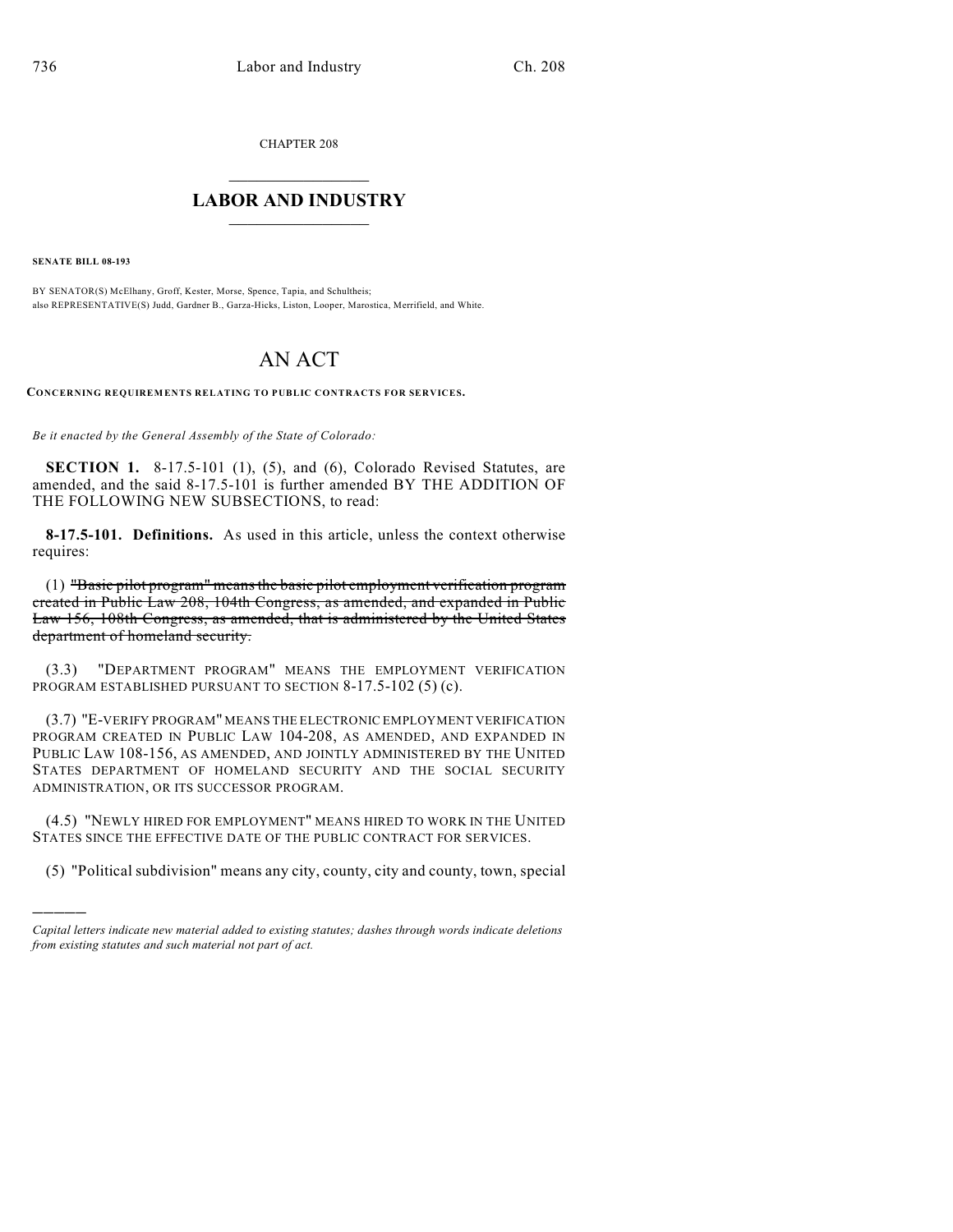district, school district, local improvement district, or any other kind of municipal, quasi-municipal, or public corporation ORGANIZED PURSUANT TO LAW.

(6) (a) "Public contract for services" means any type of agreement, regardless of what the agreement may be called, between a state agency or political subdivision and a contractor for the procurement of services.

(b) "PUBLIC CONTRACT FOR SERVICES" DOES NOT INCLUDE:

(I) AGREEMENTS RELATING TO THE OFFER, ISSUANCE, OR SALE OF SECURITIES, INCLUDING BUT NOT LIMITED TO AGREEMENTS PERTAINING TO:

(A) UNDERWRITING, MARKETING, REMARKETING, PAYING, TRANSFERRING, RATING, OR REGISTERING SECURITIES; OR

(B) THE PROVISION OF CREDIT ENHANCEMENT, LIQUIDITY SUPPORT, INTEREST RATE EXCHANGES, OR TRUSTEE OR FINANCIAL CONSULTING SERVICES IN CONNECTION WITH SECURITIES; OR

(II) AGREEMENTS FOR INVESTMENT ADVISORY SERVICES OR FUND MANAGEMENT SERVICES;

(III) ANY GRANT, AWARD, OR CONTRACT FUNDED BY ANY FEDERAL OR PRIVATE ENTITY FOR ANY RESEARCH OR SPONSORED PROJECT ACTIVITY OF AN INSTITUTION OF HIGHER EDUCATION OR AN AFFILIATE OF AN INSTITUTION OF HIGHER EDUCATION THAT IS FUNDED FROM MONEYS THAT ARE RESTRICTED BY THE ENTITY UNDER THE GRANT, AWARD, OR CONTRACT. FOR PURPOSES OF THIS SUBPARAGRAPH (III), "SPONSORED PROJECT" MEANS AN AGREEMENT BETWEEN AN INSTITUTION OF HIGHER EDUCATION AND ANOTHER PARTY THAT PROVIDES RESTRICTED FUNDING AND REQUIRES OVERSIGHT RESPONSIBILITIES FOR RESEARCH AND DEVELOPMENT OR OTHER SPECIFIED PROGRAMMATIC ACTIVITIES THAT ARE SPONSORED BY FEDERAL OR PRIVATE AGENCIES AND ORGANIZATIONS;

(IV) INTERGOVERNMENTAL AGREEMENTS; OR

(V) AGREEMENTS FOR INFORMATION TECHNOLOGY SERVICES OR PRODUCTS AND SERVICES.

**SECTION 2.** 8-17.5-102 (1), (2) (b) (I), and (2) (b) (II), Colorado Revised Statutes, are amended to read:

**8-17.5-102. Illegal aliens - prohibition - public contracts for services - rules.** (1) A state agency or political subdivision shall not enter into or renew a public contract for services with a contractor who knowingly employs or contracts with an illegal alien to perform work under the contract or who knowingly contracts with a subcontractor who knowingly employs or contracts with an illegal alien to perform work under the contract. Prior to executing a public contract for services, each prospective contractor shall certify that, at the time of the certification, it does not knowingly employ or contract with an illegal alien WHO WILL PERFORM WORK UNDER THE PUBLIC CONTRACT FOR SERVICES and that the contractor has participated or attempted to WILL participate in the basic pilot E-VERIFY PROGRAM OR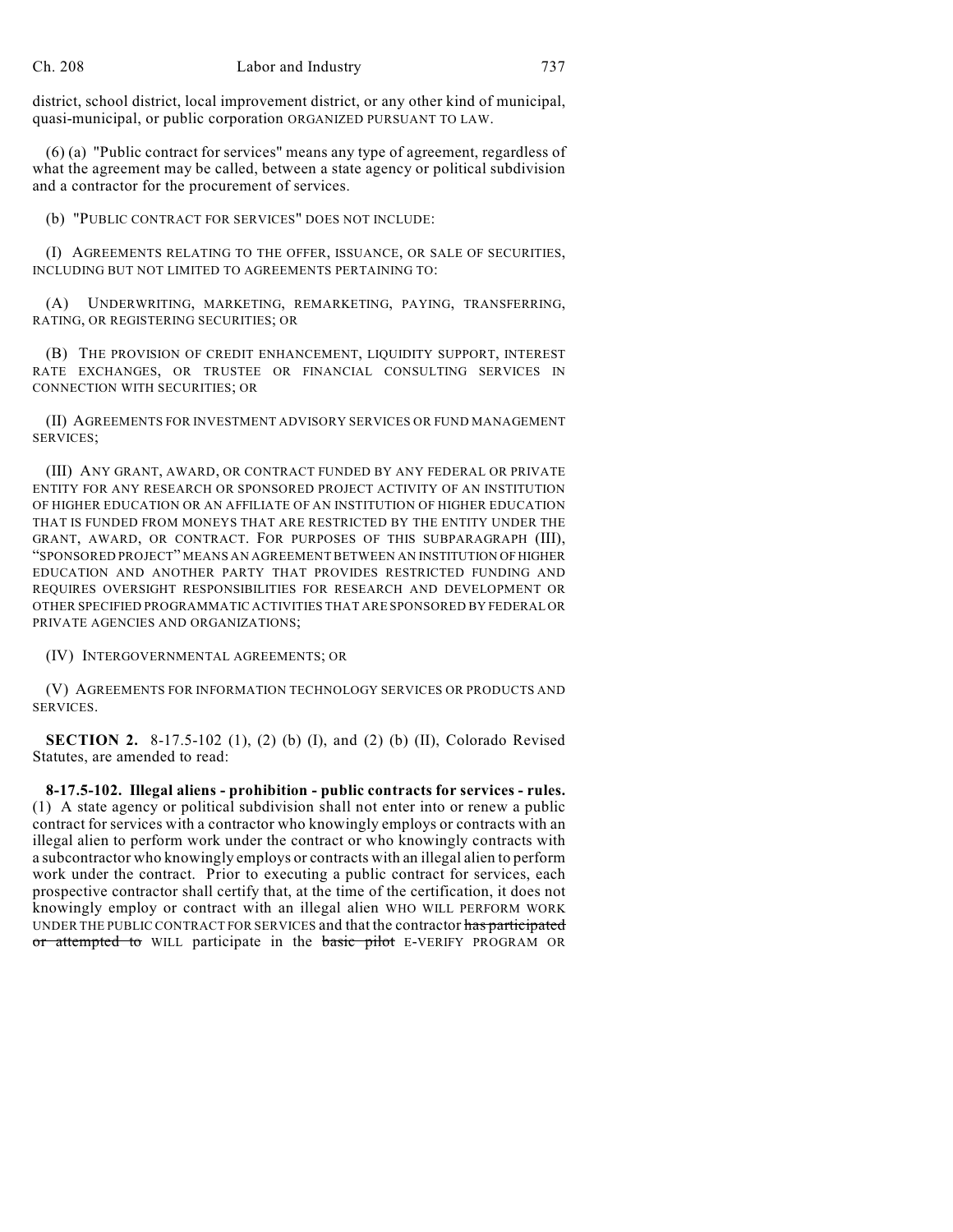738 Labor and Industry Ch. 208

DEPARTMENT program in order to confirm the employment eligibility of all employees who are newly hired for employment in the United States TO PERFORM WORK UNDER THE PUBLIC CONTRACT FOR SERVICES.

(2) (b) Each public contract for services shall also include the following provisions:

(I) A provision stating that the contractor has confirmed or attempted to confirm the employment eligibility of all employees who are newly hired for employment in the United States TO PERFORM WORK UNDER THE PUBLIC CONTRACT FOR SERVICES through participation in EITHER the **basic pilot** E-VERIFY PROGRAM OR THE DEPARTMENT program. and, if the contractor is not accepted into the basic pilot program prior to entering into a public contract for services, that the contractor shall apply to participate in the basic pilot program every three months until the contractor is accepted or the public contract for services has been completed, whichever is earlier. The provision specified in this subparagraph (I) shall not be required or effective in a public contract for services if the basic pilot program is discontinued.

(II) A provision that prohibits the contractor from using basic pilot program EITHER THE E-VERIFY PROGRAM OR THE DEPARTMENT PROGRAM procedures to undertake preemployment screening of job applicants while the public contract for services is being performed;

**SECTION 3.** 8-17.5-102 (5) (a), Colorado Revised Statutes, is amended, and the said 8-17.5-102 (5) is further amended BY THE ADDITION OF A NEW PARAGRAPH, to read:

**8-17.5-102. Illegal aliens - prohibition - public contracts for services - rules.** (5) (a) The department may investigate whether a contractor is complying with the provisions of a public contract for services required pursuant to subsection (2) of this section. The department may conduct on-site inspections where a public contract for services is being performed WITHIN THE STATE OF COLORADO, request and review documentation that proves the citizenship of any person performing work on a public contract for services, or take any other reasonable steps that are necessary to determine whether a contractor is complying with the provisions of a public contract for services required pursuant to subsection (2) of this section. The department shall receive complaints of suspected violations of a provision of a public contract for services required pursuant to subsection (2) of this section and shall have discretion to determine which complaints, if any, are to be investigated. The results of any investigation shall not constitute final agency action. The department is authorized to promulgate rules in accordance with article 4 of title 24, C.R.S., to implement the provisions of this subsection (5).

THERE IS HEREBY CREATED THE DEPARTMENT PROGRAM. ANY CONTRACTOR WHO PARTICIPATES IN THE DEPARTMENT PROGRAM SHALL NOTIFY THE DEPARTMENT AND THE CONTRACTING STATE AGENCY OR POLITICAL SUBDIVISION OF SUCH PARTICIPATION. A PARTICIPATING CONTRACTOR SHALL COMPLY WITH THE PROVISIONS OF SUBPARAGRAPH (II) OF THIS PARAGRAPH (c) AND SHALL CONSENT TO DEPARTMENT AUDITS CONDUCTED IN ACCORDANCE WITH SUBPARAGRAPH (III) OF THIS PARAGRAPH (c). FAILURE TO MEET EITHER OF THESE OBLIGATIONS SHALL